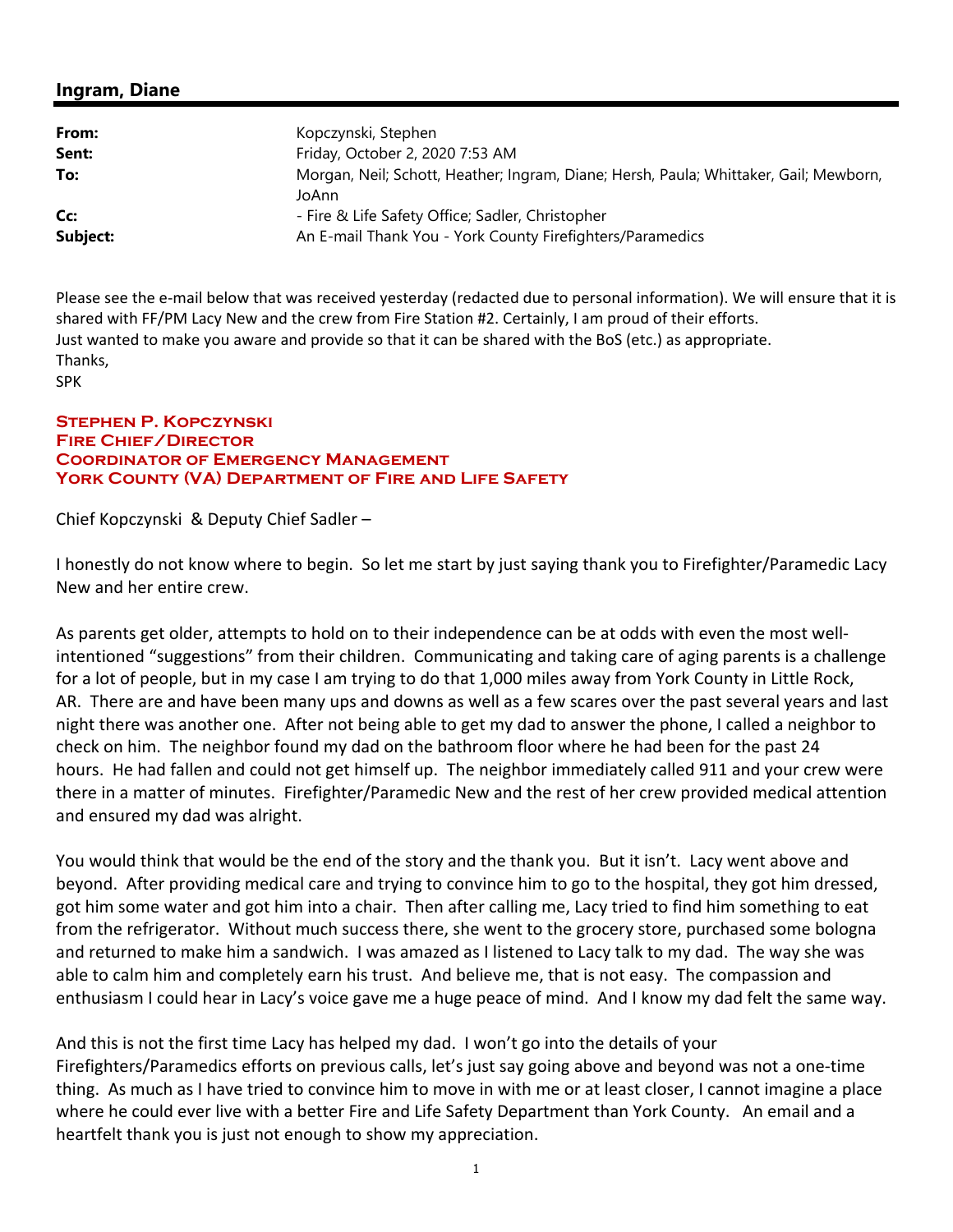Again, thank you!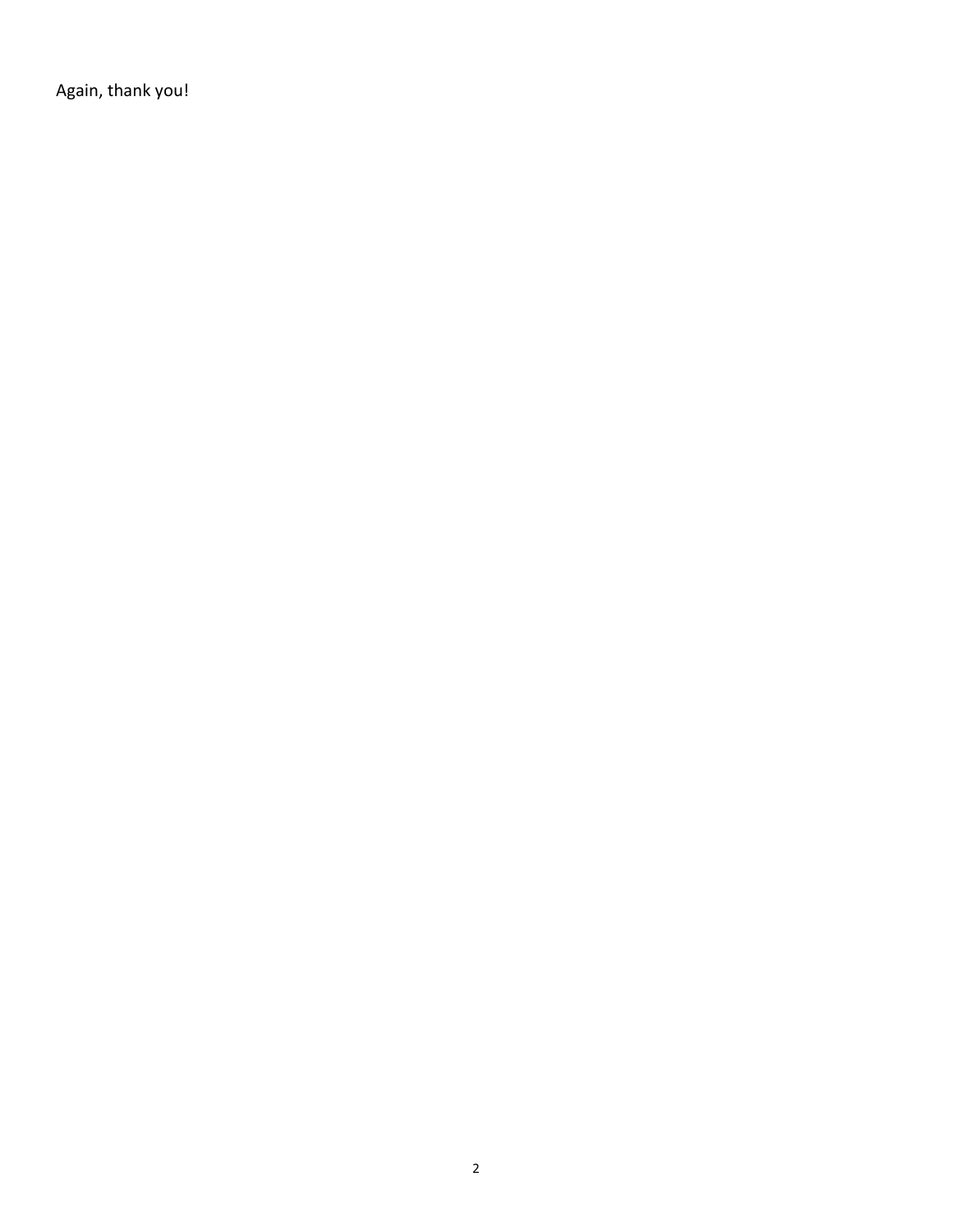# MUNICAP, INC. PUBLIC FINANCE .

September 16, 2020

Marquis Community Development Authority Attn: James Noel, Jr. c/o York County 2244 Ballard St Yorktown, VA 23690

#### *Subject: Notice of estimated shortfall in available funds to pay expenditures through March 1, 2021*

Dear Mr. Noel,

In response to a request received by the Marquis CDA Board during the annual Marquis CDA Board meeting held on August 13, 2020, we are providing this notice as an update on the current balances of funds and accounts and the expected available revenues for the payment of the regular debt service payment due on March 1, 2021 on the Series 2007 Bonds.

As described in significant event notices provided by the Administrator and Wilmington Trust, National Association (the "Trustee"), there have been regular draws on the Series 2007 Debt Service Reserve Fund and Series 2015 Debt Service Reserve Fund in order to make the regularly scheduled debt service payments on the Series 2007 Bonds each September and March since September 1, 2015. As of September 16, 2020, the Series 2007 Debt Service Reserve Fund balance was \$154.21 and the Series 2015 Debt Service Reserve Fund balance was \$316,478.41.

The next scheduled debt service payment is due on March 1, 2021 and consists of an interest payment in the amount of \$614,400.00. The table on the following page provides a summary of the expenditures that are estimated from September 2, 2020 through March 1, 2021 and the estimated revenues that will be available to pay these expenditures.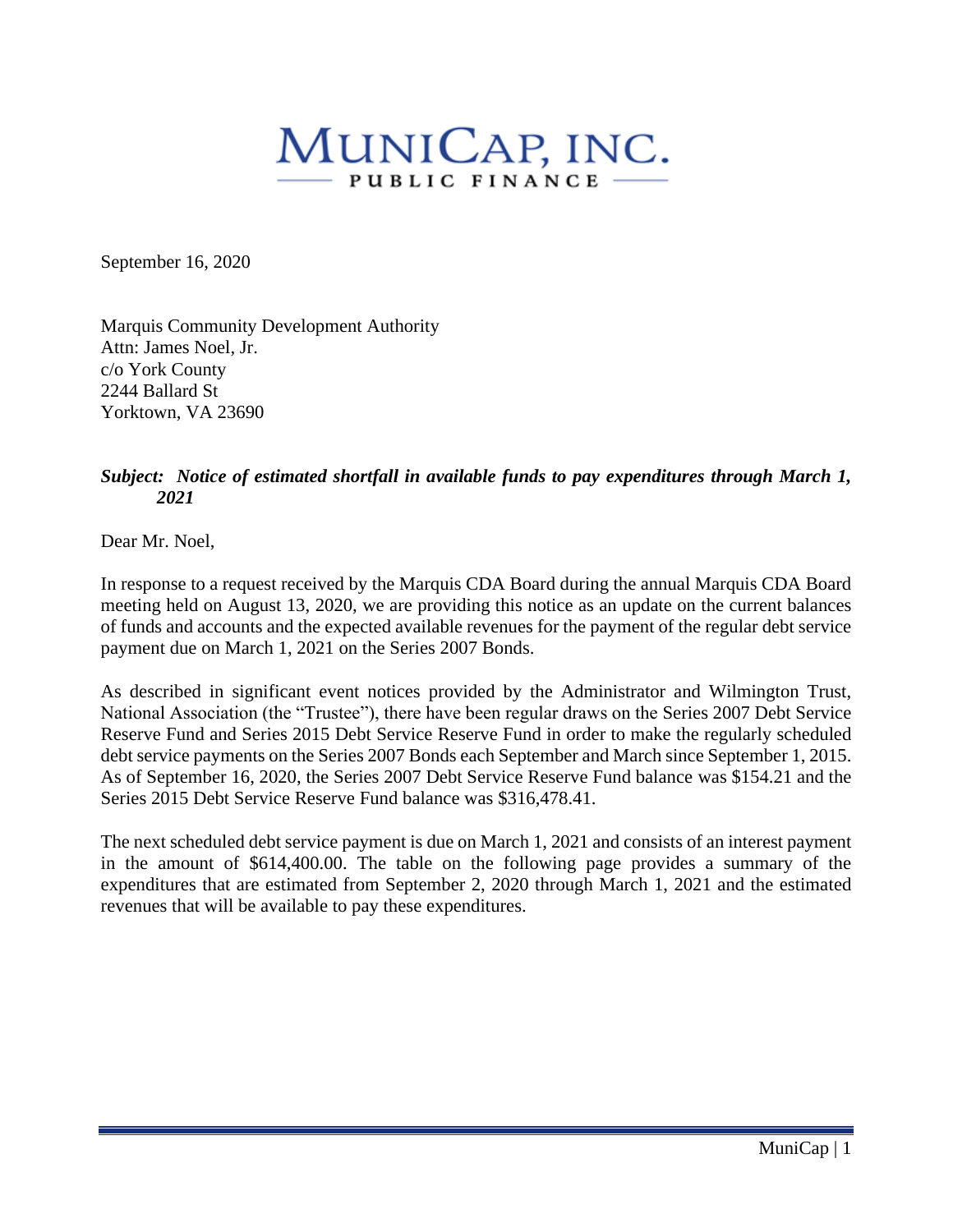| <b>Estimated Expenditures:</b>                                  |                |
|-----------------------------------------------------------------|----------------|
| Series 2007 Bonds interest payment due on March 1, 2021         | \$614,400      |
| Administrative expenses                                         | \$59,993       |
| Sub-total of expenditures                                       | \$674,393      |
| <b>Estimated Available Funds:</b>                               |                |
| Estimated Real Estate Tax Increment Revenues <sup>1</sup>       | (\$146,265)    |
| Estimated Personal Property Tax Increment Revenues <sup>1</sup> | $(\$47,300)$   |
| Series 2007 Interest Account balance as of 9/16/2020            | (\$1)          |
| Series 2007 Revenue Fund balance as of 9/16/2020                | (\$7)          |
| Series 2007 Administrative Expense Fund balance as of 9/16/2020 | $(\$47,783)$   |
| Sub-total of available funds                                    | $(\$241, 412)$ |
| Estimated draw on Series 2007 Debt Service Reserve Fund         | (\$154)        |
| Estimated draw on Series 2015 Debt Service Reserve Fund         | $(\$316,478)$  |
| <b>Total available funds</b>                                    | $(\$558,045)$  |
| Minimum amount required to be collected in other tax revenues   | \$116,348      |

<sup>1</sup>Represents the amounts estimated in the Marquis CDA Annual Assessment Report dated March 31, 2020, less the amounts collected through July 31, 2020.

As shown above, incremental sales, meals, occupational license, and historic triangle sales tax revenues, net of County collections costs, must be collected in the minimum amount of \$116,348.43 during the first half of Fiscal Year 2021 in order for there to be sufficient funds to pay expenditures through March 1, 2021. During Fiscal Year 2020, the amount of incremental sales, meals, occupational license, and historic triangle sales tax revenues was equal to \$283,511.85. Actual revenues collected during the first half of Fiscal Year 2021 may be less than what was collected during Fiscal Year 2020 due to the impacts of the COVID-19 pandemic.

If the debt service payment that is due on March 1, 2021 is not made due to insufficient funds, an Event of Default will be triggered pursuant to Section 11.1 of the Indenture. After an Event of Default has occurred, the application of money will follow the instructions described in Section 11.10 of the Indenture which are:

- 1. To pay costs and expenses related to the collection of the money, and the expenses, liabilities, expenses and fees of the Trustee;
- 2. To the payment of the persons entitled to installments of interest then due to the Bonds, in order of maturity of the installments;
- 3. To the payment of the persons entitled to it of the unpaid principal of any Bonds which has become due, in the order of their due dates;
- 4. To be held for the payment of the persons entitled to it when due of the principal and interest on the Bonds which may thereafter become due either at maturity or upon call for redemption before maturity.

Please do not hesitate to contact me at (804)-332-5662 or **[Kailyn.campbell@municap.com](mailto:Kailyn.campbell@municap.com)** if you have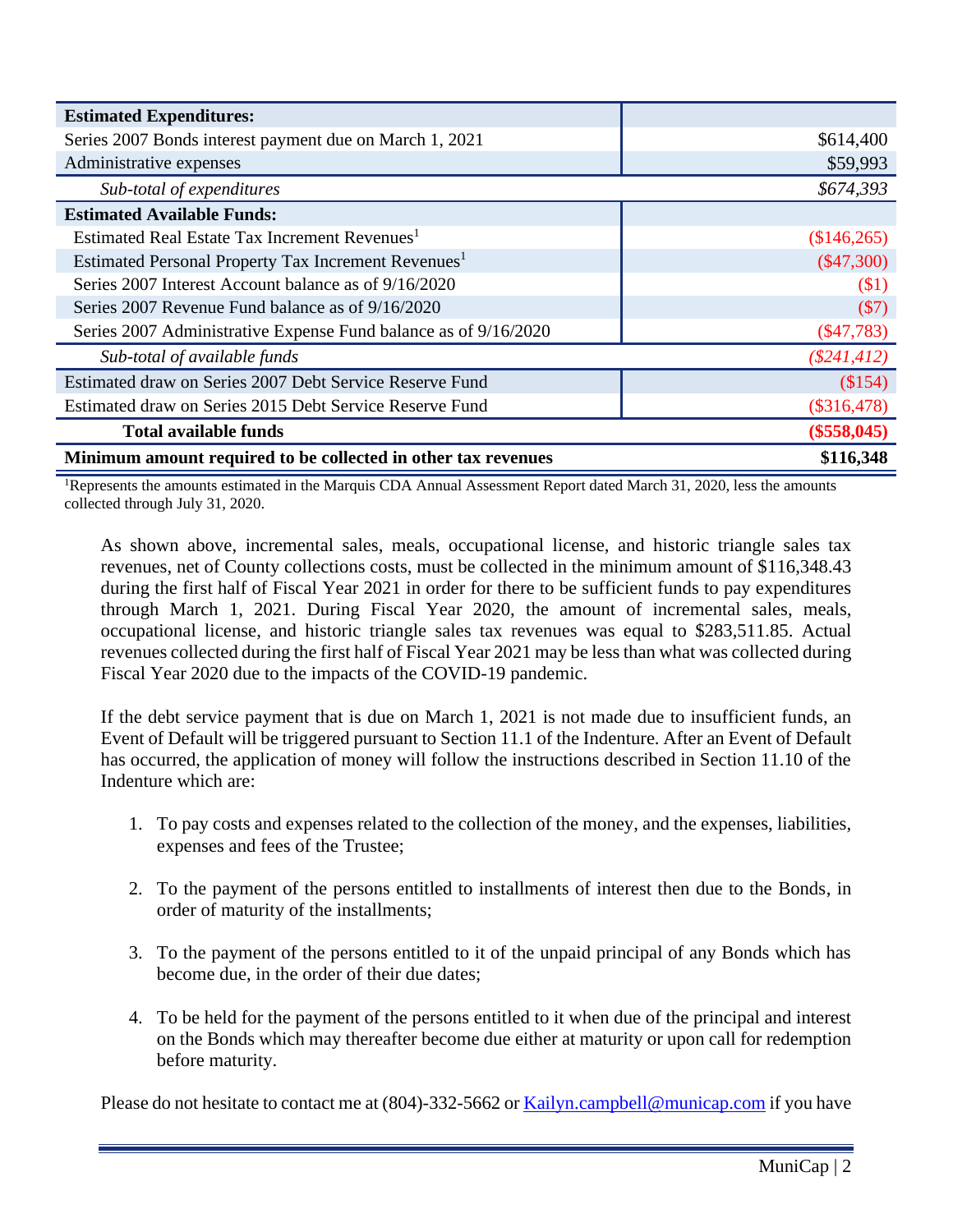any questions regarding anything contained in this letter.

Very truly yours,

**MuniCap, Inc.**

**The Administrator of the Marquis Community Development Authority District**

Vill

Kailyn Campbell Senior Associate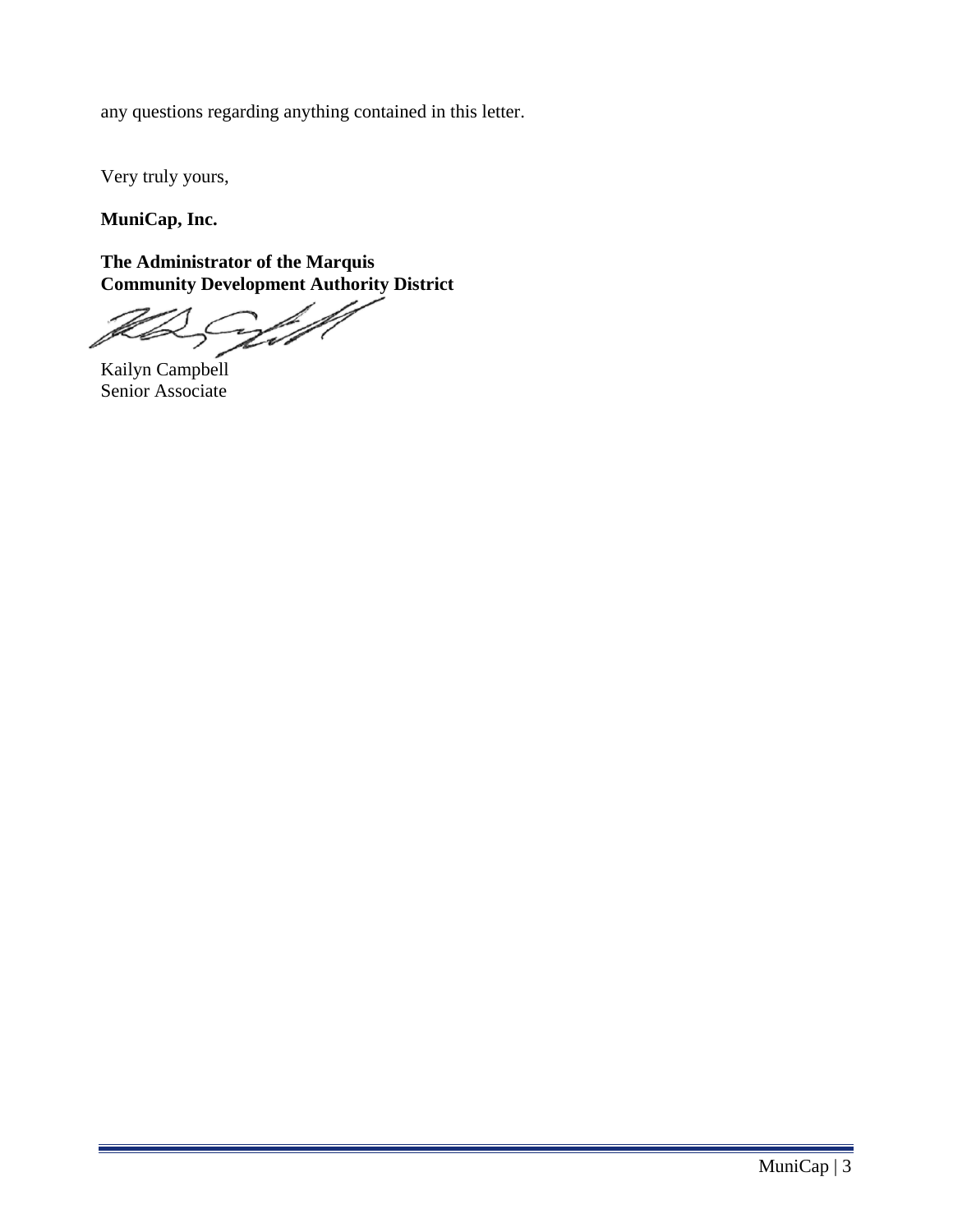| From:        | Whittaker, Gail                                                              |
|--------------|------------------------------------------------------------------------------|
| Sent:        | Friday, October 2, 2020 2:48 PM                                              |
| Subject:     | York County Update 10/2/2020: WanderLOVE Market Debut; Fire Prevention Week; |
|              | Halloween 2020; County Offices Continue to Reopen                            |
| Attachments: | 2020-092.pdf                                                                 |
|              |                                                                              |

October 2, 2020

# **Celebrate Yorktown's Uniqueness at this Saturday's WanderLOVE Market**

 Join us at Tourism Development's extended WanderLOVE Market, this Saturday (10/3) from 8 a.m. to 3 p.m., for a town-wide celebration of what makes our market location so unique. Whether it's our great food, Revolutionary roots, or beautiful waterfront backdrop, this is your chance to meet your neighbors and find what you love in Yorktown! In addition to all your favorite market vendors and artists, you'll have an opportunity to support Historic Yorktown's small businesses and learn more about the community partners and non-profit organizations committed to preserving the area's history. Special exhibits are set up inside the Freight Shed with a special performance from the Fifes and Drums of York Town at 10 a.m. *Social distancing applies. Facemasks required indoors. Learn more at Visit Yorktown.*

# **October 4-10 is National Fire Prevention Week!**

 During National Fire Prevention Week – and year round! - the Department of Fire & Life Safety's website is overflowing with information and resources you can use to keep your family and home safe. And, WYCG-TV (Cox 46, Verizon 38) is airing programs that can teach you about avoiding common hazards to prevent fires and accidents. Be sure to watch the department's "Top Ten" now showing on WYCG-TV and available here. This year's focus is on cooking safety – "Serve Up Fire Safety in the Kitchen!" Remember, in an emergency, always dial 9-1-1.

## **CDC Recommends Alternative Activities this Halloween**

 The CDC has released a list of Halloween activities for families to enjoy while staying safe during COVID-19. Among these are alternatives or modifications to trick-ortreating. In York County, we recognize that individuals will choose to continue the doorto-door tradition and ask that they incorporate additional safety behaviors, such as incorporating a cloth mask into their child's costume, using hand sanitizer during trickor-treating, and stay six feet away from others not a resident of your home. For those who choose to participate, we recommend children ages 12 and under be allowed to trick-ortreat from 6 to 8 p.m. For more details, please view the press release issued earlier this week.

## **Learn to Manage Diabetes at Senior Center of York Workshop**

 York County is holding its Diabetes Self-Management Workshop with social distancing on Tuesdays - October 20-November 24 - from 2:00 p.m. to 4:30 p.m. at the Senior Center (5314 George Washington Memorial Highway). This free program provides you with skills and materials to help with the day-to-day management of diabetes. Preventing complications, menu planning, monitoring blood sugar levels, stress, exercise and relaxation are just a few of the topics that will be covered. Register online or by calling the Senior Center at (757) 890- 3444. Deadline to register is October 16.